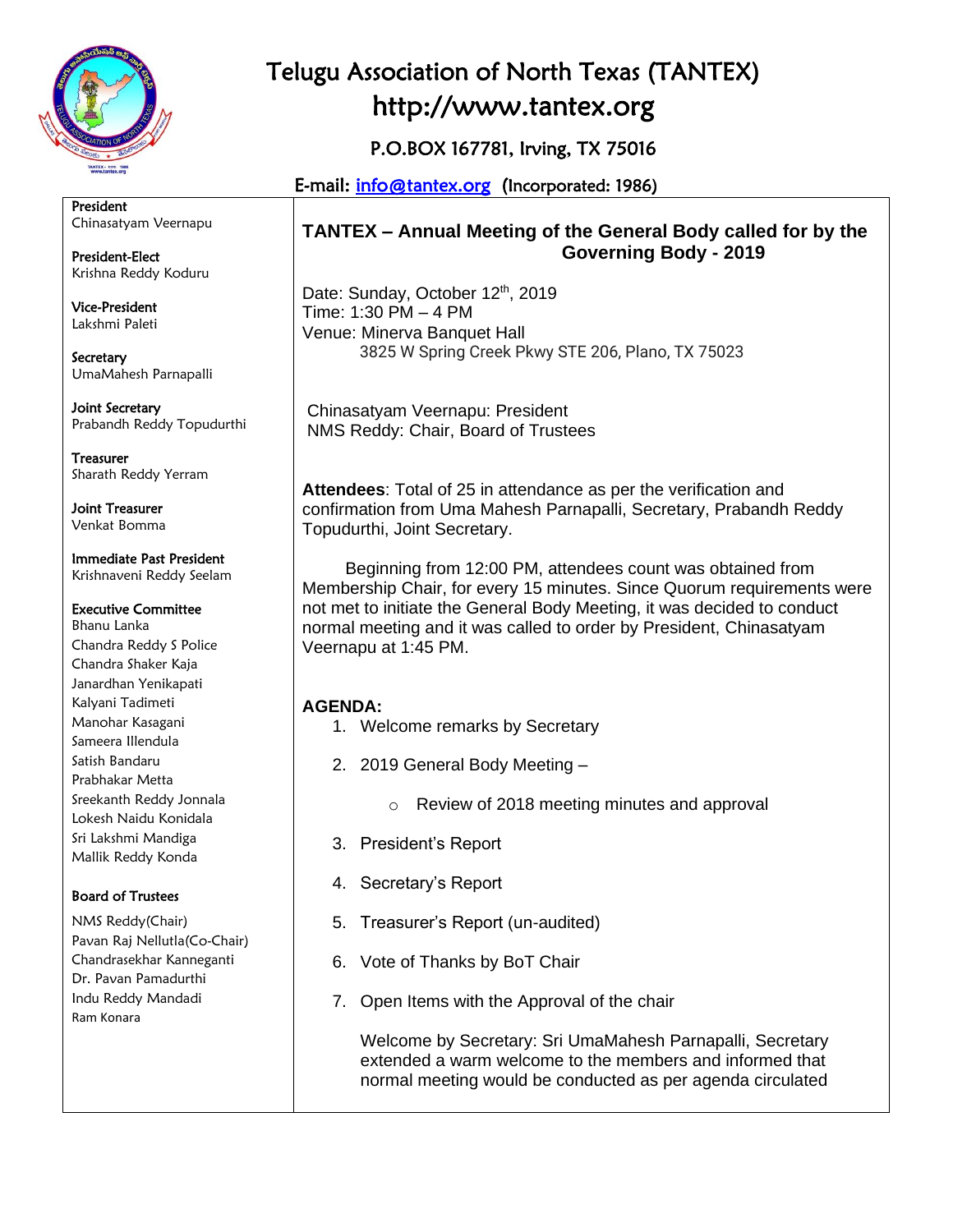

# Telugu Association of North Texas (TANTEX) http://www.tantex.org

## P.O.BOX 167781, Irving, TX 75016

## E-mail: [info@tantex.org](mailto:info@tantex.org) (Incorporated: 1986)

except for the points at sl.no. 2, as required quorum was not present.

**President's Report:** Chinasatyam Veernapu, President presented various initiatives and programs by TANTEX in the current year and pointed out several unique programs conducted in 2019.

TANTEX has been diligently utilizing majority of the funds with focus on local Telugu members' necessities and by encouraging Cultural programs by involving local members / artists and invites very exclusive Local and external artists from USA/India.

- Conducted several unique programs in 2019.
- TANTEX has been diligently utilizing majority of funds with focus on local Telugu members' necessities and by encouraging Cultural programs by involving local members/artists and invited very few external artists.
- Singers Srikanth Sandugu and Shilpa Rao were performed in our Sankranthi Sambaraalu 2019. **President, FISD BoT** "John Classe" was attended as the Chief Guest. Event was well received by our members and enormous number of members attended the event.
- Free Telugu Movie (F2 Fun and Frustration) was played for members
- Singers Sumangali ,Narendra and mimicry artist Mallam Ramesh performed on Ugadi event 2019. H.E.B ISD superintendent Dr. Steve Chapman attended as the chief guest. Thanks to H.E.B ISD for providing Venue at free of cost and special thanks to Dr Thotakura Prasad's efforts for helping with the venue.
- **NATS Convention 2019 -** As a Co-Host, TANTEX team helped through the convention by including all of our Board/members and taking initiatives in various committee/tasks
- TAX Planning, Estate and Financial Services seminar was conducted in March for the benefit of our members
- Supported several activities conducted by local and National organizations
- **"GanaSudha**-**Mana TANTEX Radio"** Fun Asia/Radio Azad 1110 AM every Saturday 05 PM- 6 PM
- President thanked the members for giving him the opportunity to serve our Telugu Community through TANTEX platform
- **Sports Events: (IN Association with NATS)**
- Volleyball tournament
- Chess Tournament
- Lawn Tennis
- Table Tennis

President Chinasatyam Veernapu

President-Elect Krishna Reddy Koduru

Vice-President Lakshmi Paleti

**Secretary** UmaMahesh Parnapalli

Joint Secretary Prabandh Reddy Topudurthi

Treasurer Sharath Reddy Yerram

Joint Treasurer Venkat Bomma

#### Immediate Past President Krishnaveni Reddy Seelam

#### Executive Committee

Bhanu Lanka Chandra Reddy S Police Chandra Shaker Kaja Janardhan Yenikapati Kalyani Tadimeti Manohar Kasagani Sameera Illendula Satish Bandaru Prabhakar Metta Sreekanth Reddy Jonnala Lokesh Naidu Konidala Sri Lakshmi Mandiga Mallik Reddy Konda

## Board of Trustees

NMS Reddy(Chair) Pavan Raj Nellutla(Co-Chair) Chandrasekhar Kanneganti Dr. Pavan Pamadurthi Indu Reddy Mandadi Ram Konara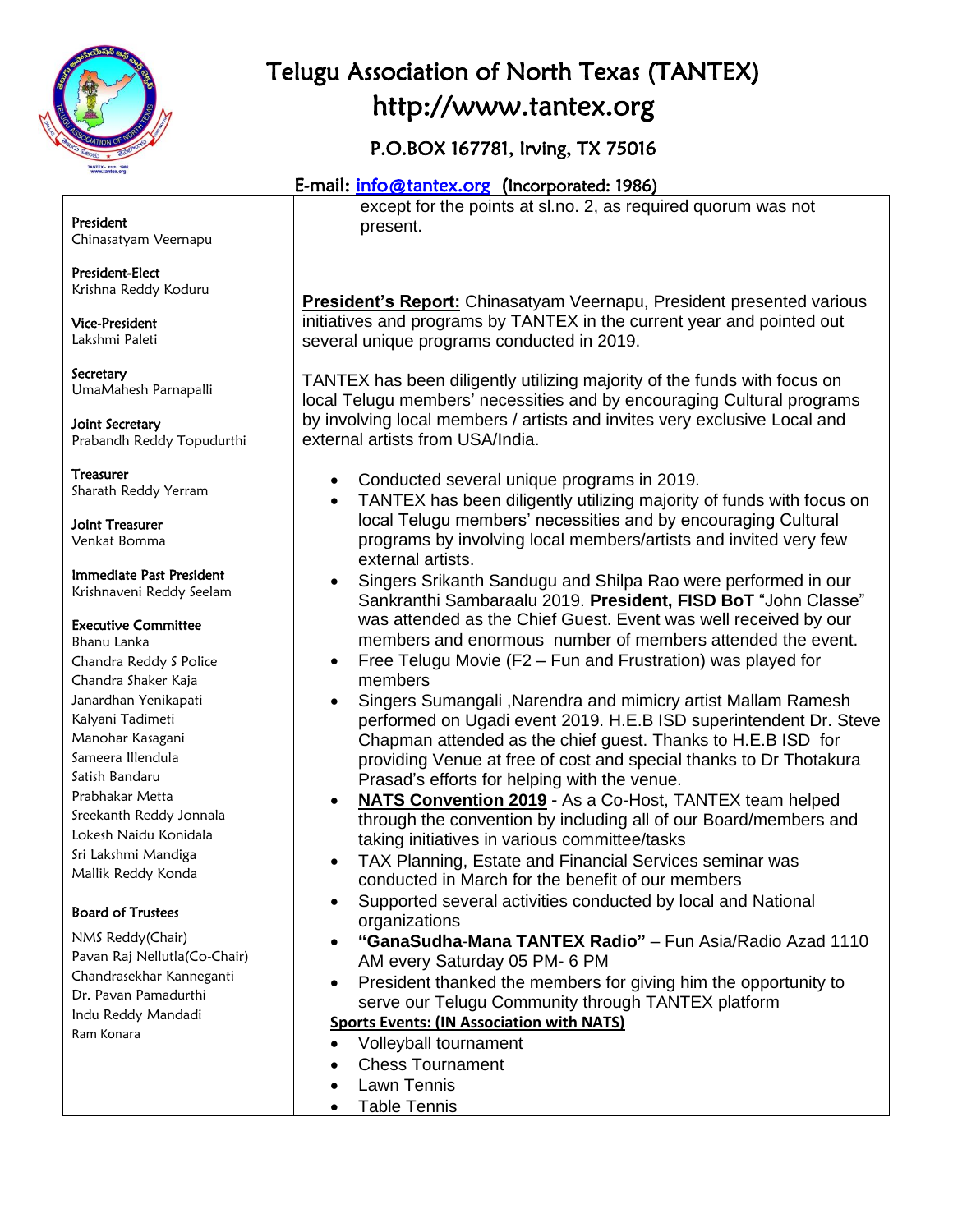

President

# Telugu Association of North Texas (TANTEX) http://www.tantex.org

## P.O.BOX 167781, Irving, TX 75016

## E-mail: [info@tantex.org](mailto:info@tantex.org) (Incorporated: 1986)

- Women Sports (Throw Ball, Kho-Kho and Tennikoit)
- IT Training for Members: Machine Leaning – A Lightning Boot Camp was conducted at a nominal price
- Lahiri Lahiri Lo Nouka Viharam for Women
- Health Awareness Diet session: Mukha Mukhi – Diet, Health Awareness Sadassu with Sri Veeramachaneni Rama Krishna (VRK)
- Phaninarayana Mahathi Sravanthi Sri Phani Narayana Veena Live Concert (First time under TANTEX Banner)

#### **In Association with TANA – Literary Events:**

- Aaha Eehi Ohoo with Kavi Sri Jonnavittula Ramalingeswara Rao
- Astavadhanam with Dr. Mohan Medasani

### **In Association with Vegesna Foundation:**

#### **Musical Concert:**

• Sangeeta Gana Vibhavari – 12th Ghantasala Aarodhanotsavaalu

#### **Upcoming Events:**

- Guru Dr. Vempati Chinna Satyam's Rukmini Kalyanam on 20th October 2019.
- "Koti Live in Concert"will be coming to our Dipavali vedukalu on November 9th, 2019.

Chinasatyam Veernapu thanked our Telugu Community for giving an opportunity to serve as President 2019 for our esteemed TANTEX Organization.

**Secretary's Report**: Sri UmaMahesh Parnapalli, Secretary provided an update on the following items.

- Membership Status: TANTEX Currently has 2 new life members and 0 annual members joined as of 12<sup>th</sup> October, 2019.
- Key Activities of TANTEX: Secretary provided summary activities of various wings of TANTEX, such as,

#### **Major Events:**

- Sankranthi Sambaralu
- Ugadi Utsavalu
- NNTV 12th anniversary event
- Special event Guru Dr. Vempati Chinna Satyam's- Rukmini Kalyanam Dance Drama on Oct 20th 2019
- Deepavali Vedukalu on Nov 9th,2019 **Community Services Programs**
	- CPR Training

## President-Elect Krishna Reddy Koduru

Chinasatyam Veernapu

Vice-President Lakshmi Paleti

**Secretary** UmaMahesh Parnapalli

Joint Secretary Prabandh Reddy Topudurthi

Treasurer Sharath Reddy Yerram

Joint Treasurer Venkat Bomma

### Immediate Past President

Krishnaveni Reddy Seelam

#### Executive Committee

Bhanu Lanka Chandra Reddy S Police Chandra Shaker Kaja Janardhan Yenikapati Kalyani Tadimeti Manohar Kasagani Sameera Illendula Satish Bandaru Prabhakar Metta Sreekanth Reddy Jonnala Lokesh Naidu Konidala Sri Lakshmi Mandiga Mallik Reddy Konda

## Board of Trustees

NMS Reddy(Chair) Pavan Raj Nellutla(Co-Chair) Chandrasekhar Kanneganti Dr. Pavan Pamadurthi Indu Reddy Mandadi Ram Konara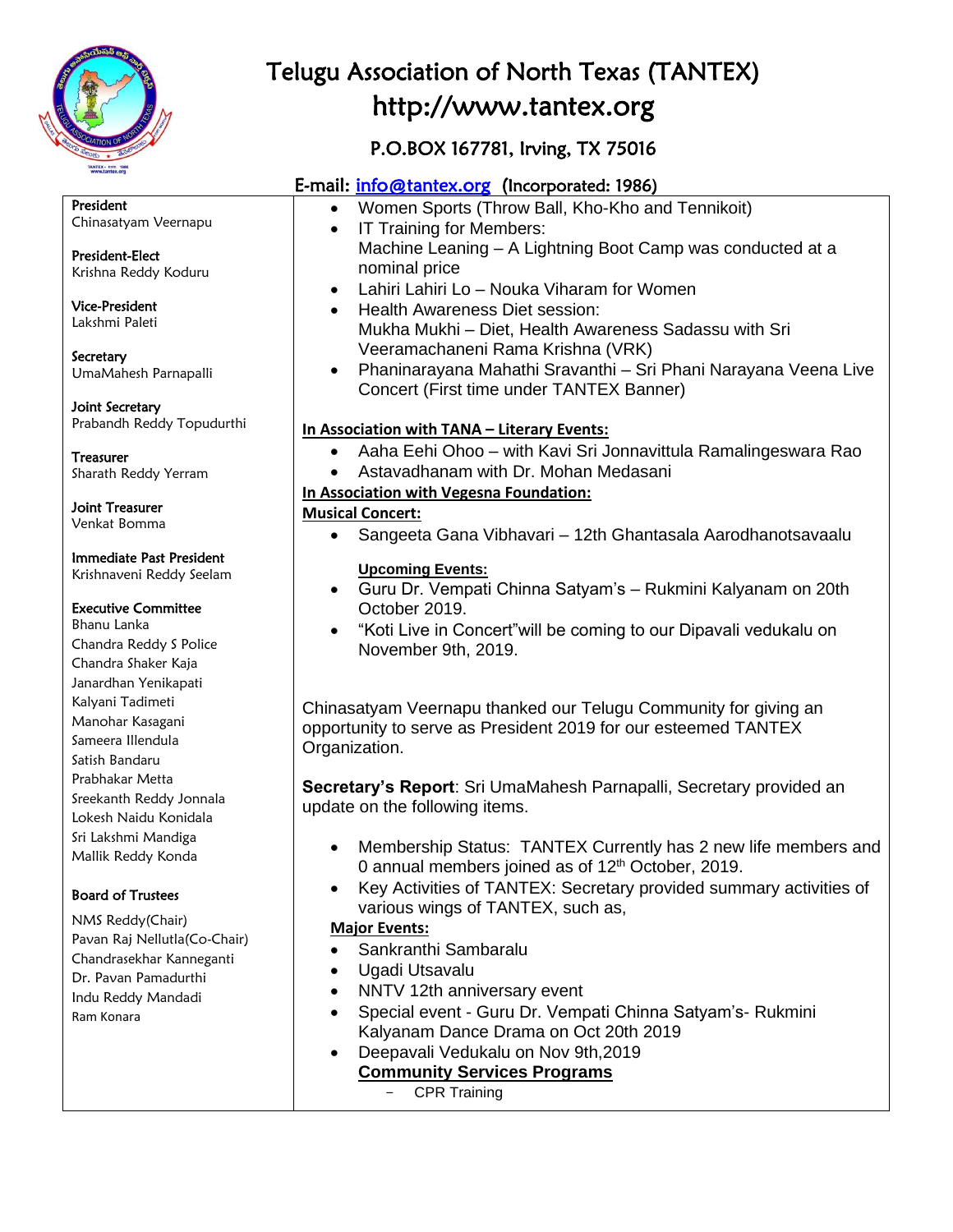

# Telugu Association of North Texas (TANTEX) http://www.tantex.org

## P.O.BOX 167781, Irving, TX 75016

## E-mail: [info@tantex.org](mailto:info@tantex.org) (Incorporated: 1986)

President Chinasatyam Veernapu

President-Elect Krishna Reddy Koduru

Vice-President Lakshmi Paleti

**Secretary** UmaMahesh Parnapalli

Joint Secretary Prabandh Reddy Topudurthi

Treasurer Sharath Reddy Yerram

Joint Treasurer Venkat Bomma

Immediate Past President Krishnaveni Reddy Seelam

#### Executive Committee

Bhanu Lanka Chandra Reddy S Police Chandra Shaker Kaja Janardhan Yenikapati Kalyani Tadimeti Lokesh Naidu Konidala Mallik Reddy Konda Manohar Kasagani Prabhakar Metta Sameera Illendula Satish Bandaru Sreekanth Reddy Jonnala Sri Lakshmi Mandiga

## Board of Trustees

NMS Reddy (Chair) Pavan Raj Nellutla (Co-Chair) Chandrasekhar Kanneganti Dr. Pavan Pamadurthi Indu Reddy Mandadi Ram Konara

|  |  | Immigration Seminar (to help Farmington students) |  |
|--|--|---------------------------------------------------|--|

- TAX planning, Estate & Financial Services
- Machine Learning a Lightning Boot Camp
- Candlelight Vigil for CRPF soldiers
- VRK Diet and Health Seminar
- Co Host NATS Volleyball tournament, Tennis, Table Tennis, k-12 Chess Tournament Woman Sports
- Co Host NATS Convention
- Mother's Day
- Vanita Vedika Events Nauka Viharam
- TANTEX-TANA Aha EehiOohoo Telugu Saahiti vaibhavam
- Sri Phani Narayana Vadali Veena Live Concert
- NNTV and Texas Sahitya Sadasu

Supported Activities of TANTEX: Supporting activities with many local and National Organizations in support of literary, cultural, social and health related needs in DFW Metro Area.

**Treasurer Report:** Sharath Reddy Yerram, Treasurer provided an updated on various types of TANTEX Accounts and the specific process followed for transactions of revenue and expense. For the information to members, **Treasurer informed that the financial snapshot** is computed on cash basis and pending account receivables.

Here is the summary:

- Types of Accounts: Treasurer briefed about various types of accounts opened throughout the history of TANTEX. Business Checking for day-to-day transactions, Business Savings (with Life members Premiums), Business Investment, CD account and PayPal account.
- Revenue Sources: Mainly from Annual sponsors, event Sponsors, Telugu Velugu Advertising, Membership dues and other Donations.
- Expenses: Treasurer briefed various types of the event expenses that TANTEX incurs throughout the year.

With the permission of the Chair, the floor was open to receive the questions from members. Here is the summary of suggestions received / opinions expressed.

#### **Dr. Narasimha Reddy Urimindi**:

- Suggested not to show in lakh's format, instead show in 3-digit million format (format with \$ symbol in Excel)
	- **2018 GB meeting minutes corrections** –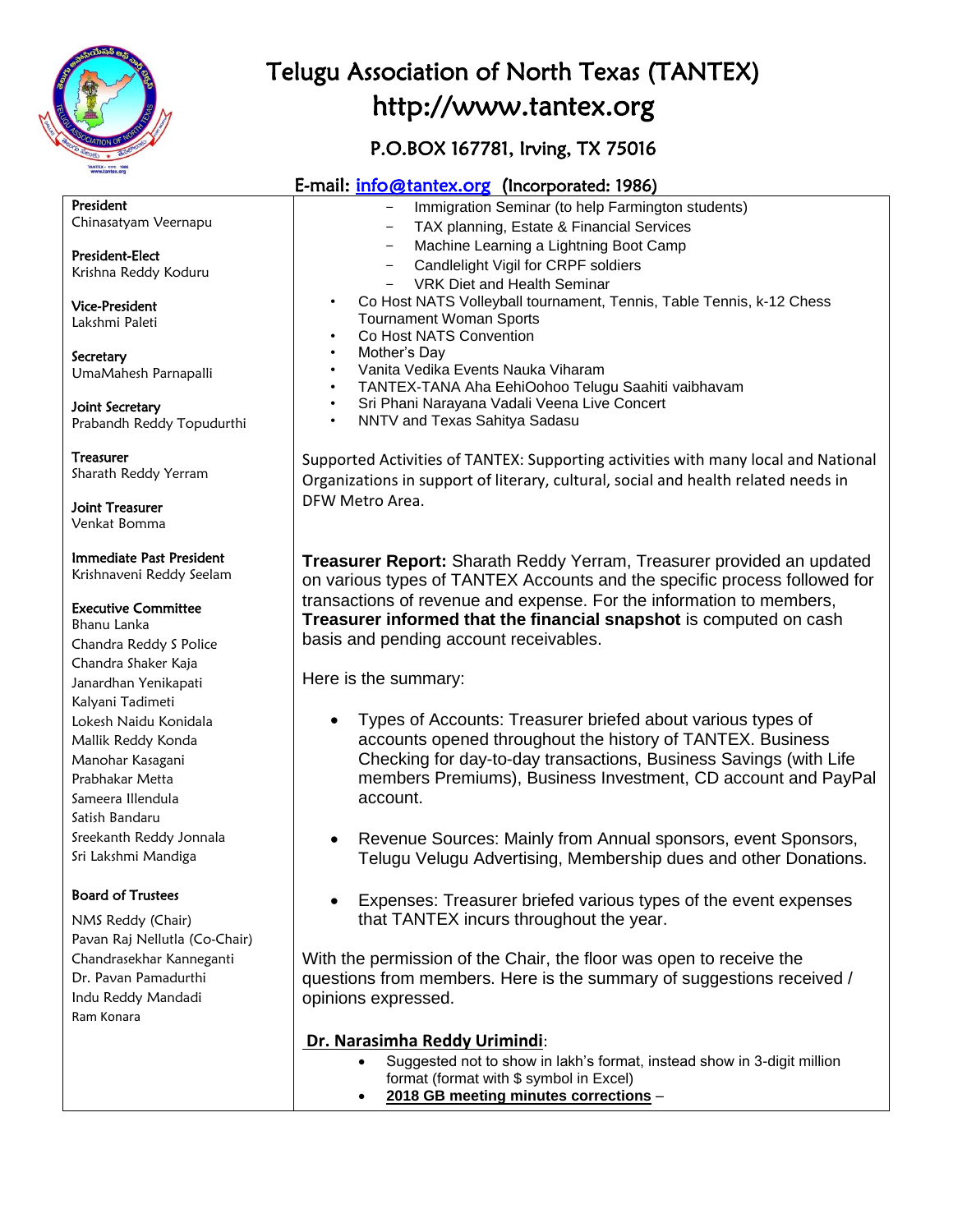

Chandrasekhar Kanneganti Dr. Pavan Pamadurthi Indu Reddy Mandadi

Ram Konara

# Telugu Association of North Texas (TANTEX) http://www.tantex.org

## P.O.BOX 167781, Irving, TX 75016

## E-mail: [info@tantex.org](mailto:info@tantex.org) (Incorporated: 1986)

| President                     | Correct names need to include in report and use full names<br>$\circ$                                                                                            |  |  |  |  |
|-------------------------------|------------------------------------------------------------------------------------------------------------------------------------------------------------------|--|--|--|--|
| Chinasatyam Veernapu          | In 2018 secretary report -                                                                                                                                       |  |  |  |  |
|                               | update for the year 2018 instead of 208<br>$\bullet$                                                                                                             |  |  |  |  |
| President-Elect               | Keep TANTEX name always in CAPITALS instead of Tantex<br>$\bullet$                                                                                               |  |  |  |  |
| Krishna Reddy Koduru          | 2018 treasurer report not matched with numbers and needs to be corrected                                                                                         |  |  |  |  |
| <b>Vice-President</b>         | Use Ganasudha as single word - followed by "Mana TANTEX Radio"<br>$\bullet$                                                                                      |  |  |  |  |
| Lakshmi Paleti                | We haven't approved 2017 GB meeting minutes and make a note of it and<br>$\bullet$                                                                               |  |  |  |  |
|                               | make sure those were approved in upcoming GB meetings                                                                                                            |  |  |  |  |
| Secretary                     | In eNews headings use "Nela Nela Telugu Vennela" instead of NNTV<br>$\bullet$                                                                                    |  |  |  |  |
| UmaMahesh Parnapalli          | Appreciated TANTEX team for organizing very well by bringing unique<br>programs through TANTEX                                                                   |  |  |  |  |
| Joint Secretary               |                                                                                                                                                                  |  |  |  |  |
| Prabandh Reddy Topudurthi     | Action Item: TANTEX team indicated that they would take care of the                                                                                              |  |  |  |  |
|                               | suggestions.                                                                                                                                                     |  |  |  |  |
| <b>Treasurer</b>              |                                                                                                                                                                  |  |  |  |  |
| Sharath Reddy Yerram          | <b>Open Items:</b>                                                                                                                                               |  |  |  |  |
|                               | Rama Krishna Reddy Rodda:                                                                                                                                        |  |  |  |  |
| <b>Joint Treasurer</b>        | Suggestion - related to quorum. Last 7 years we are facing issues to get                                                                                         |  |  |  |  |
| Venkat Bomma                  | quorum. See if therr is an option to remove quorum. Based on his                                                                                                 |  |  |  |  |
| Immediate Past President      | observation, whoever suggested quorum won't show up to GB meeting, but                                                                                           |  |  |  |  |
| Krishnaveni Reddy Seelam      | if there is no quorum, they might miss use the meetings. Try to remove the                                                                                       |  |  |  |  |
|                               | Quorum and get it done                                                                                                                                           |  |  |  |  |
| <b>Executive Committee</b>    |                                                                                                                                                                  |  |  |  |  |
| Bhanu Lanka                   | Action Item: TANTEX team indicated that they would take care of the                                                                                              |  |  |  |  |
| Chandra Reddy S Police        | suggestions.                                                                                                                                                     |  |  |  |  |
| Chandra Shaker Kaja           |                                                                                                                                                                  |  |  |  |  |
| Janardhan Yenikapati          | Vijay Mohan Kakarla:                                                                                                                                             |  |  |  |  |
| Kalyani Tadimeti              | Earlier we use to conduct GB in the event of Sankranti event (before event<br>$\bullet$                                                                          |  |  |  |  |
| Lokesh Naidu Konidala         | starts), if possible, bring it back to same format.                                                                                                              |  |  |  |  |
| Mallik Reddy Konda            | Requested to announce what is the current Life members count as of today,<br>President replied/confirmed as of today it's 1312.                                  |  |  |  |  |
| Manohar Kasagani              |                                                                                                                                                                  |  |  |  |  |
| Prabhakar Metta               |                                                                                                                                                                  |  |  |  |  |
| Sameera Illendula             | Krishna Reddy Uppalapati:                                                                                                                                        |  |  |  |  |
| Satish Bandaru                | Congratulations to 2019 TANTEX team for bringing nice programs and appreciated<br>$\bullet$                                                                      |  |  |  |  |
| Sreekanth Reddy Jonnala       | the team.                                                                                                                                                        |  |  |  |  |
| Sri Lakshmi Mandiga           | Venue 2-5 PM but it's 2-4 PM last year GOB<br>$\bullet$                                                                                                          |  |  |  |  |
|                               | There were suggestions to few corrections in By-laws, try to continue to bring those                                                                             |  |  |  |  |
| <b>Board of Trustees</b>      | points. We don't see those this year, but we have few in 2017 and 2018.<br><b>President:</b> This year we sent enews for suggestions in by-laws we don't get any |  |  |  |  |
| NMS Reddy (Chair)             | suggestions from members. No suggestions from GoB also                                                                                                           |  |  |  |  |
| Pavan Raj Nellutla (Co-Chair) | Once amendments approved/disapproved, then we won't consider the same points that                                                                                |  |  |  |  |

Once amendments approved/disapproved, then we won't consider the same points that were discussed already. Unless we get new suggestions suggested by others we won't consider.

#### **Prabandh Reddy Topudurthi:**

• Can enews communication be used to send information on any events. Why can't we send all events information?

**President Response**: TANTEX is a non-profit, non-political, non-religious organization. Whenever we receive any request/flyers from community then we send it to GoB for opinion to send it or not, if no objections then we can forward. If we receive any requests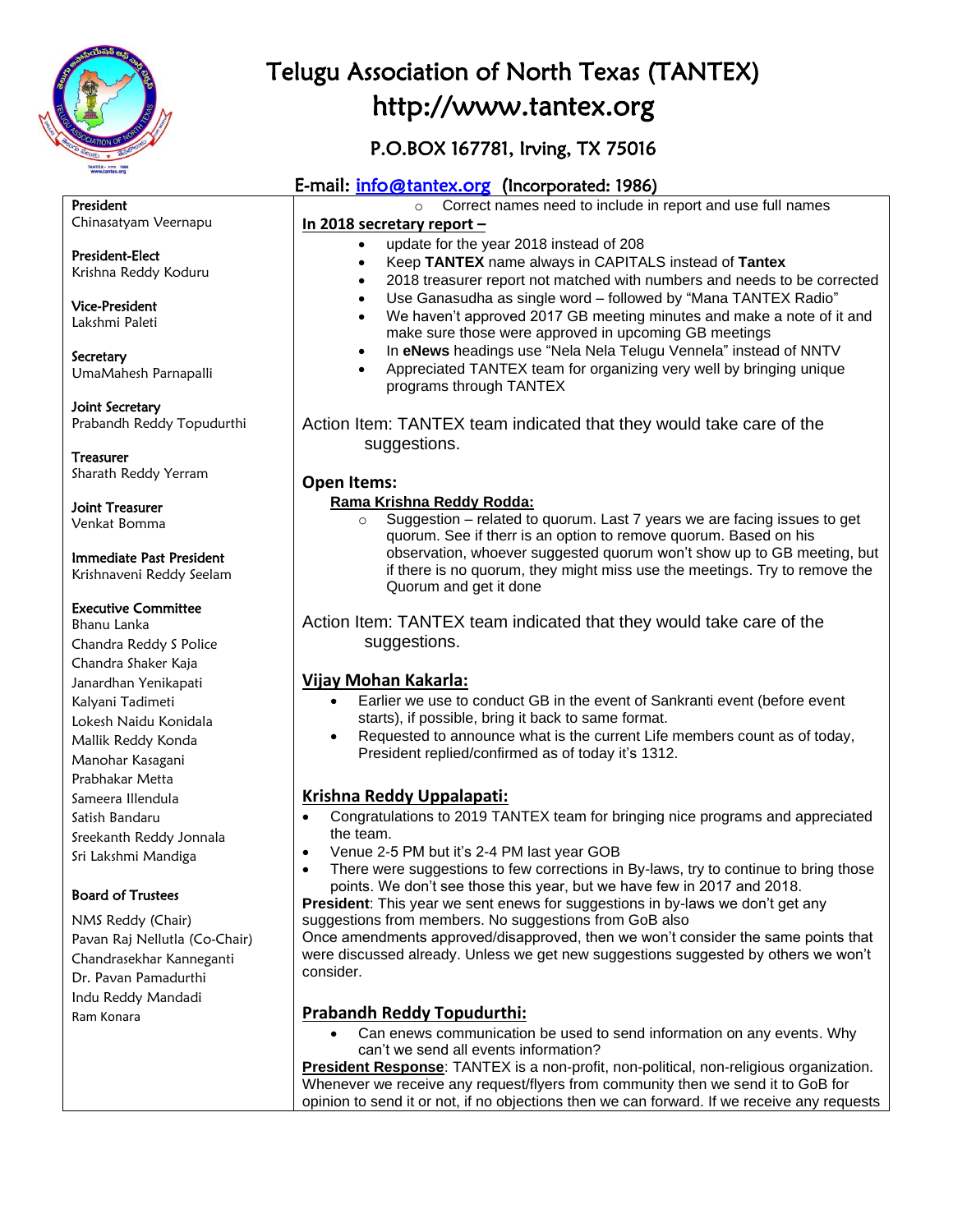

# Telugu Association of North Texas (TANTEX) http://www.tantex.org

## P.O.BOX 167781, Irving, TX 75016

## E-mail: [info@tantex.org](mailto:info@tantex.org) (Incorporated: 1986)

from profit organization's event, then we can't send without including our Logo we may be able to check for GoB's approval.

We discussed earlier too if we send any flyers of other org events, make sure we get mutual benefit.If we send other event flyers, we may have conflict of interest as other event flyers will have their own sponsors.

We must make sure our flyers and sponsors get more attention than other event flyer sponsors.

#### **Krishna Reddy Uppalapati:**

**S**uggested to increase the constant contact email list as we are low in numbers. Collect emails of members from each event and include those emails to list. Create google form and collect emails at event(s).

### **Rama Krishna Reddy Rodda:**

Suggested to see if you can get email list from other national organizations and or request them to send TANTEX flyers to their members.

**Vote of Thanks**: BOT Chair, NMS Reddy thanked Sponsors, Venue facility provider, all the Life/annual members, volunteers and governing Board members of TANTEX.

President Chinasatyam Veernapu

President-Elect Krishna Reddy Koduru

Vice-President Lakshmi Paleti

Secretary UmaMahesh Parnapalli

Joint Secretary Prabandh Reddy Topudurthi

Treasurer Sharath Reddy Yerram

Joint Treasurer Venkat Bomma

Immediate Past President Krishnaveni Reddy Seelam

#### Executive Committee

Bhanu Lanka Chandra Reddy S Police Chandra Shaker Kaja Janardhan Yenikapati Kalyani Tadimeti Lokesh Naidu Konidala Mallik Reddy Konda Manohar Kasagani Prabhakar Metta Sameera Illendula Satish Bandaru Sreekanth Reddy Jonnala Sri Lakshmi Mandiga

#### Board of Trustees

NMS Reddy (Chair) Pavan Raj Nellutla (Co-Chair) Chandrasekhar Kanneganti Dr. Pavan Pamadurthi Indu Reddy Mandadi Ram Konara